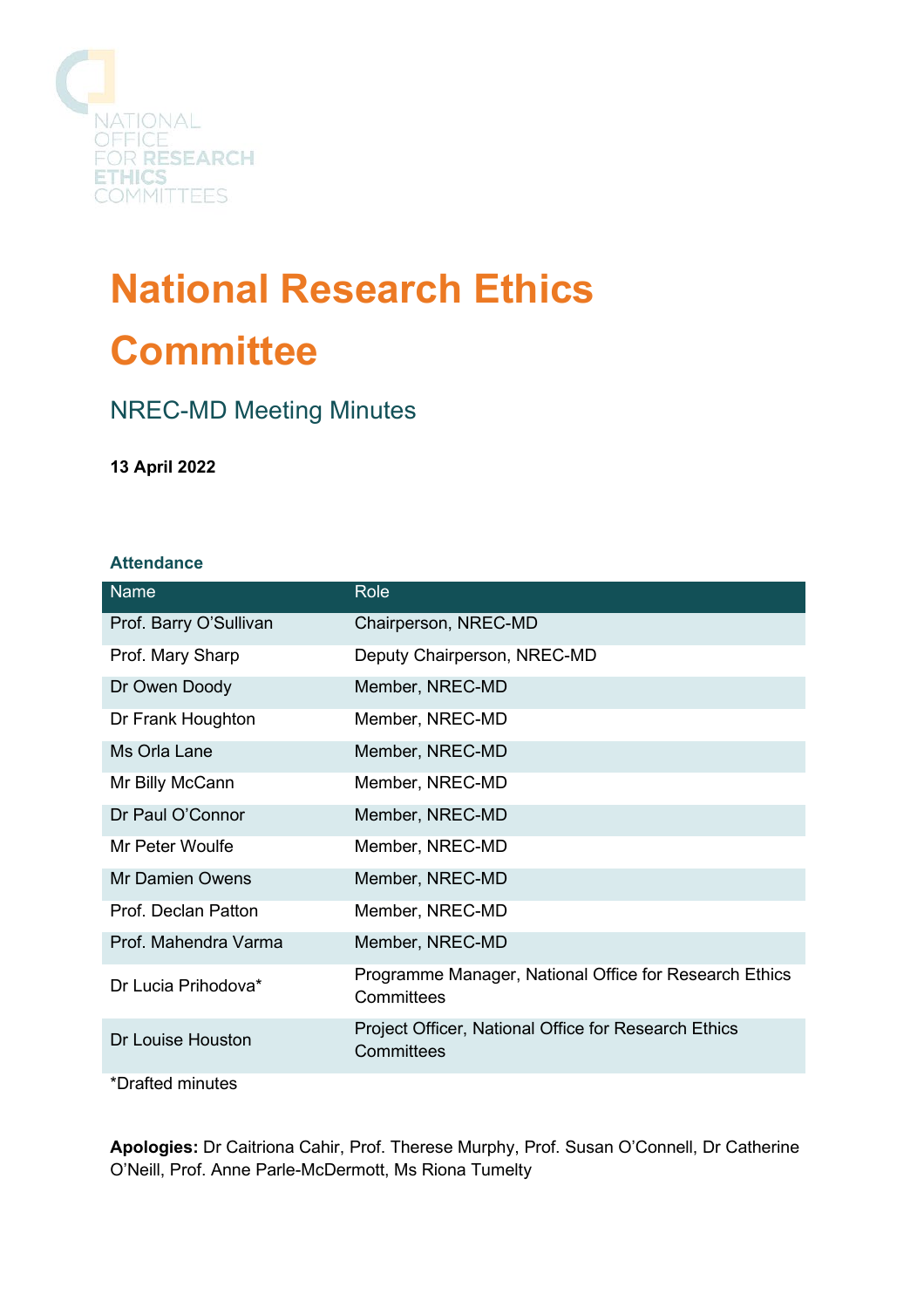## **Quorum for decisions:** Yes

# **Agenda**

- Welcome & apologies
- NREC Report on Committee Business
- Minutes of previous meetings (16 March 2022) & matters arising
- Terms of Reference
- Declarations of interest
- Application 22-NREC-MD-008
- Application 22-NREC-MD-009
- Application 22-NREC-MD-010-SA1
- Application 22-NREC-MD-003-SA1
- Application 22-NREC-MD-011
- Application 22-NREC-MD-012
- AOB
- The Chairperson welcomed the Committee and opened the meeting.
- The Chairperson informed the Committee that Deputy Chairperson Prof. Cathal O'Donnell stepped down from the Committee. On behalf of the Committee, he thanked the Deputy for his commitment and work on the Committee and wished him well in his future endeavours.
- The Chairperson also noted that Dr Jennifer Ralph James was stepped down from from her role as the Head of the National Office. On behalf of the Committee, he thanked her the Head and wished him well in his future endeavours.
- NREC Committee Business Report: The Committee *noted* the report.
- Minutes of previous meeting (16 March 2022) & matters arising: The minutes were *approved*.
- Terms of Reference: The Terms of Reference were *noted*.
- Declarations of interest: none.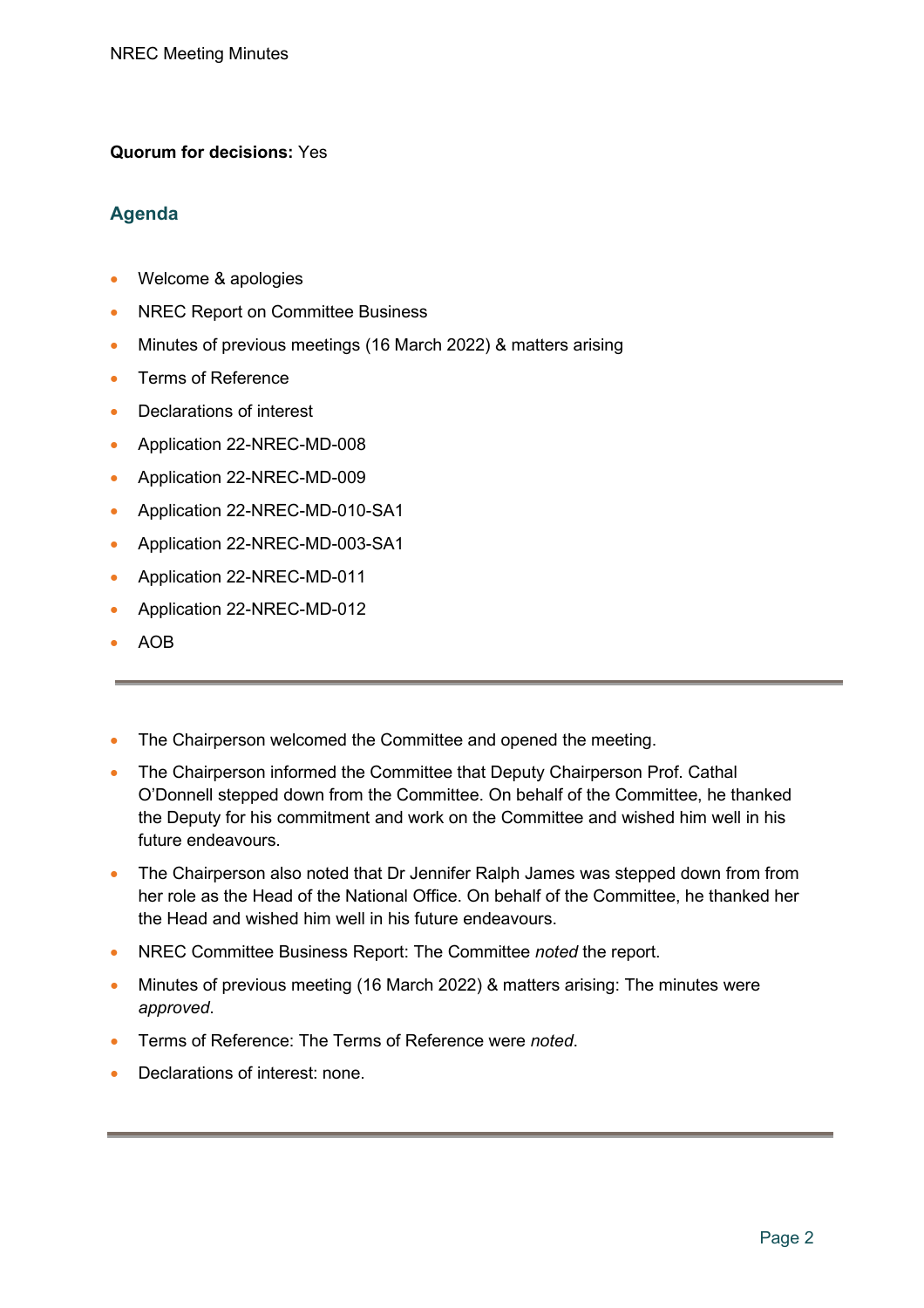# **Applications**

#### **22-NREC-MD-008**

- Principal Investigator: Prof Karen Redmond
- Study title: Fissure Closure with the AeriSeal System for CONVERT Ventilation Status in Patients with Severe Emphysema: A MultiCenter, Prospective Trial (CONVERT Trial).
- Lead institution: Beacon Hospital, Sandyford Industrial Estate, Bracken Road, Dublin 18.
- NREC-MD comments
- The Committee noted that this application was a post-market clinical follow up study testing the utility of a device (called the AeriSeal System) to close these open air channels and stop air flow between lung compartments in participants with COPD.
- NREC-MD decision
	- *Request for further information*
- Further information requested:
	- Clarification on the study budget, payments to site and investigators.
	- Clarification on the process for compensation to the participants.
	- Clarification on whether there will be any cost charged to the participants or their insurance for participation in the study.
	- Revised presentation of risk associated with participation in the study in the Participant Information Leaflet.
	- More information on the data management and statistic firm.
	- A confirmation that all data processing and management is carried out in compliance with the Data Protection Act 2018 (Section 36(2) (Health Research) Regulations 2018).
	- More information on the screening and recruitment process, and particularly how the Data Protection Act 2018 (Section 36(2) (Health Research) Regulations 2018) will be complied with.
	- Given that COPD disproportionately affects people from lower socio-economic groups, the NREC-MD recommends that due regard be given to the study population to ensure representation.

## **22-NREC-MD-009**

- Principal Investigator: Dr Paul Murphy
- Study title: Real-World Outcomes Study on Subjects Treated with Radiofrequency Ablation (ROSTRA Study).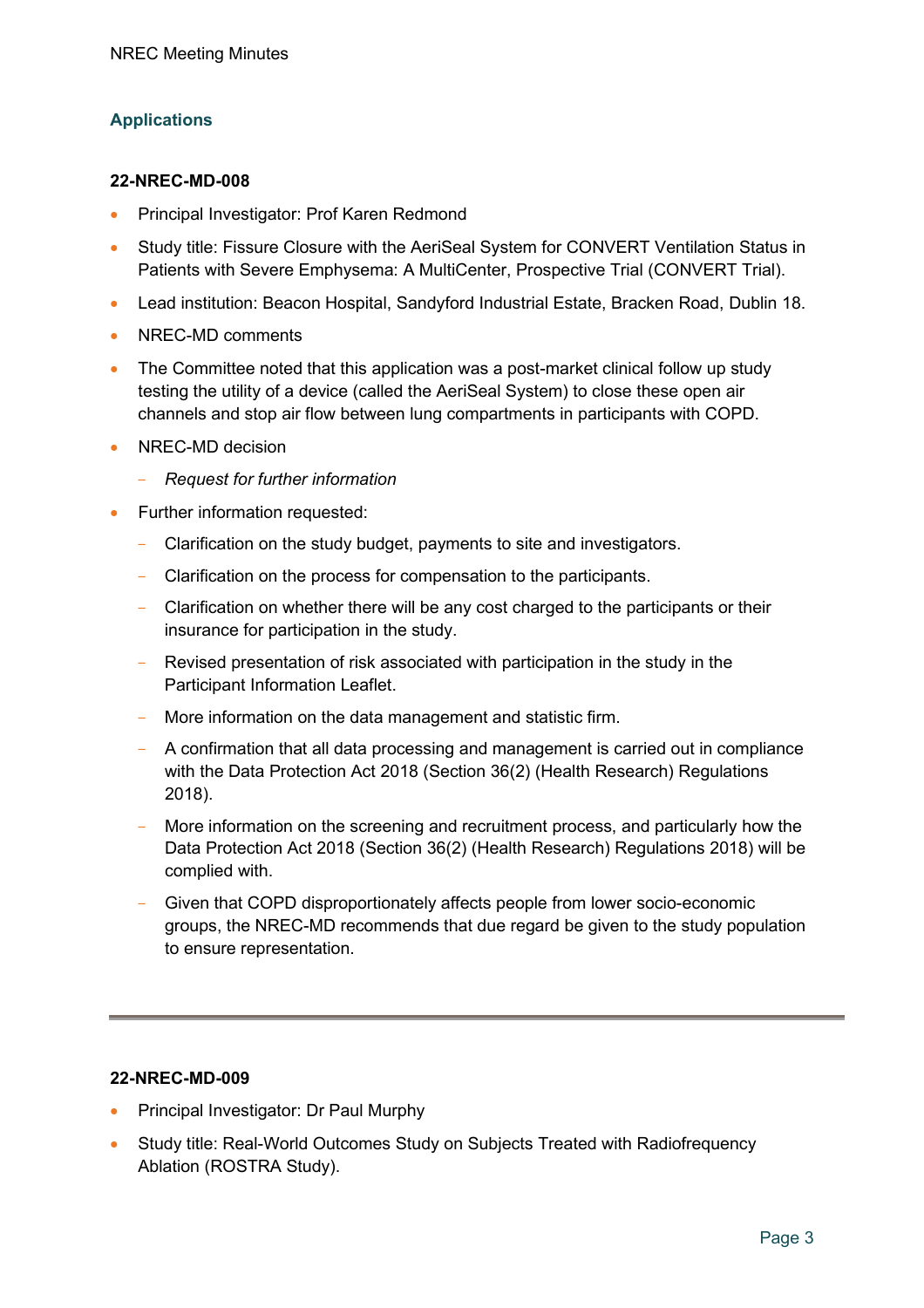- Lead institution: Anaesthesia, Intensive Care and Pain Medicine, St. Vincent's University Hospital, Merrion Rd, Dublin 4, D04 N2E0.
- NREC-MD comments
	- The NREC-MD noted that this application was previously reviewed by the NREC-MD and was withdrawn when the Committee issued a request for further information. The Committee noted that the issues raised by the Committee were addressed and that the submitted documentation was greatly improved.
- NREC-MD decision
	- *Favourable with conditions*
- Associated conditions
	- The NREC-MD requested that cover for all reasonable expenses is offered to participants.

#### **22-NREC-MD-010-SA1**

- Principal Investigator: Dr Darren Mylotte
- Study title: A prospective, single arm clinical investigation evaluating safety and effectiveness/performance of the Microport CardioFlow VitaFlow LibertyTM - Transcatheter Aortic Valve System for the treatment of symptomatic severe aortic stenosis via transcatheter access in increased surgical risk patients. VITALE Study: Substantial Amendment.
- Lead institution: St. James's Hospital, James Street, Dublin 8, D08 NHY1.
- NREC-MD comments
	- The NREC-MD noted that the original study received a favourable opinion from the Galway University Hospitals Regional Ethics Committee. In this regard, the NREC-MD opinion pertains only to the substantial amendment of:
		- Amendment to the Clinical Investigation / Trial Protocol (CIP),
		- Change of Sponsor's Legal Representative,
		- Amendment to Patient Information Leaflet and to Consent Form,
		- Modification of the Sample Patient Card,
		- Modification of the GP letter,
		- Modification of the Instructions for Use (IFU),
		- Modification of the Investigator Brochure (IB),
		- Notification of a temporary suspension in clinical investigation,
		- Notification to request restart of clinical investigation.
- NREC-MD decision
	- *Favourable*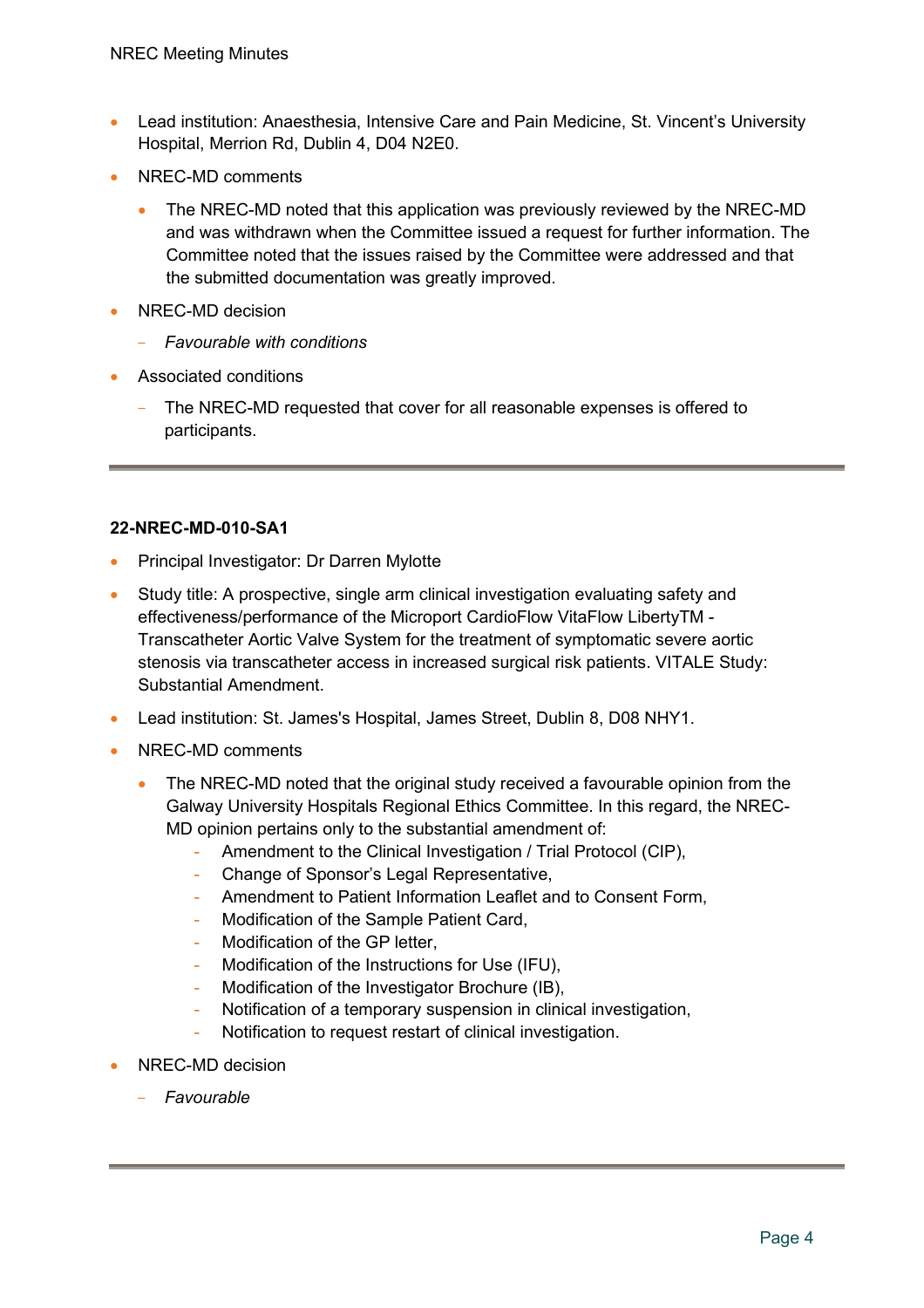#### **22-NREC-MD-003-SA1**

- Principal Investigator: Dr Faisal Sharif
- Study title: Global SYMPLICITY Registry (GSR) Denervation Findings in Real World (DEFINE) is referred to as the GSR DEFINE study, Including Irish Country Addendum (IMPROVE): Substantial Amendment.
- Lead institution: Department of Cardiology, Galway University Hospital, Newcastle Road, Galway, H91 YR71.
- NREC-MD comments
	- The NREC-MD noted that this is a substantial amendment application and, in this regard, the NREC-MD opinion pertains only to the substantial amendment of addition of two new sites to the study:
		- The Mater Misericordiae University Hospital, Site PI: Prof. Ivan Casserly,
		- St Vincent's University Hospital, Site PI: Dr Charles McCreery.
- NREC-MD decision
	- *Favourable*

#### **22-NREC-MD-011**

- Principal Investigator: Prof. Mark Spence
- Study title: Feasibility study of the HighLife 28mm trans-septal transcatheter mitral valve in patients with moderate-severe or severe mitral regurgitation and at high surgical risk (HighLife Study).
- Lead institution: Mater Private Hospital, 73 Eccles Street, Dublin 7, D07 KWR1.
- NREC-MD comments
- The Committee noted that this application was a for a study evaluating the feasibility, safety and performance of the HighLife 28mm Transcatheter Mitral Valve and its delivery systems in patients with moderate-severe or severe mitral regurgitation.
- NREC-MD decision
	- *Request for further information*
- Further information requested:
	- Clarification on the proposed number of participants screened and enrolled in the intervention.
	- Clarification on the timeframe given to participants to consider their participation.
	- Clarification on the proposed medication plan for participants.
	- Estimated radiation dose per CT scan is provided.
	- Revised PIL to improve accessibility.
	- Further information about the repair of puncture of the interatrial septum.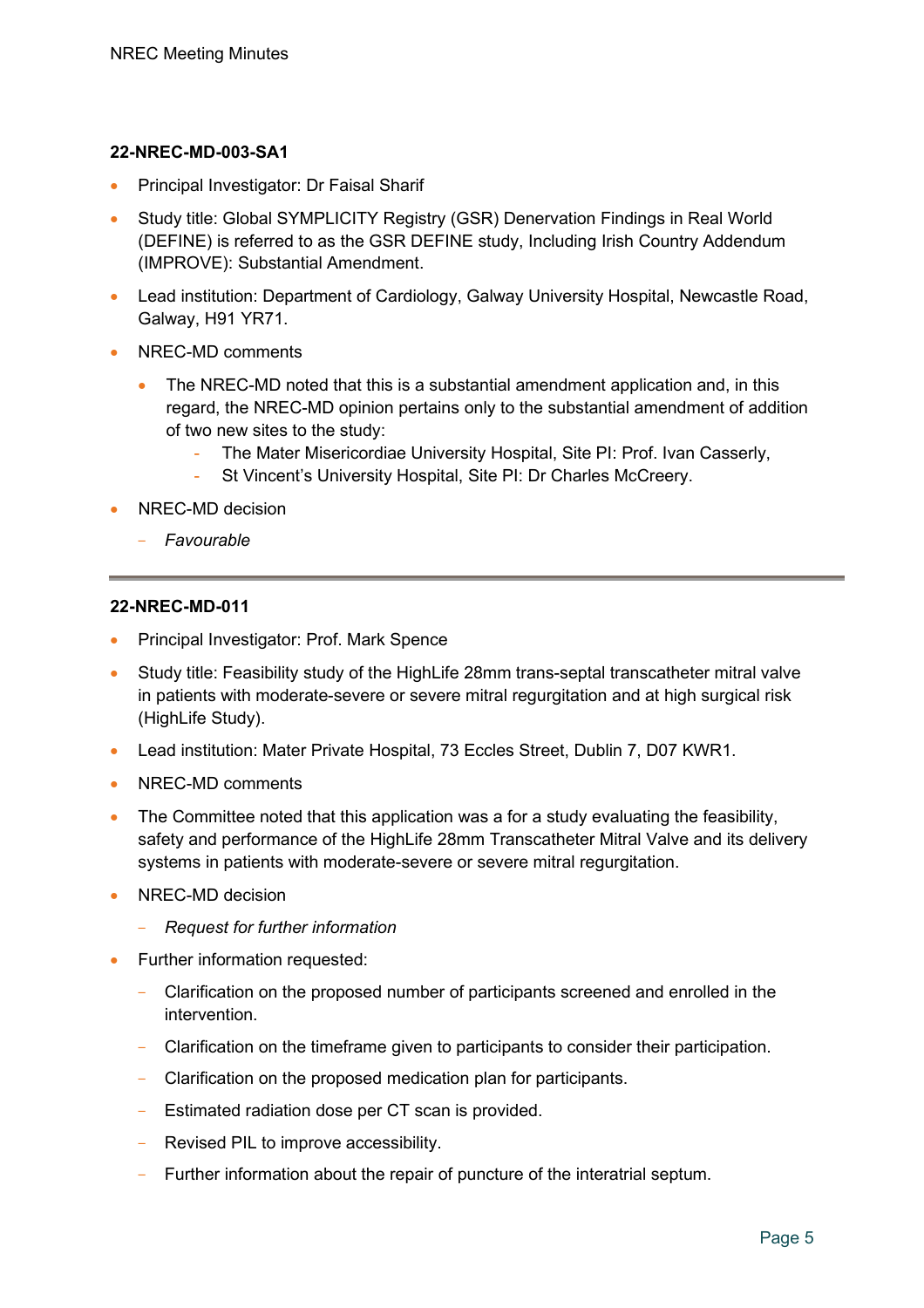- Further information on the system used to livestream the procedure and the security measures put in place for the live stream.
- More information on the organisations involved in processing of the data and arrangement with the applicants in terms data sharing agreement.
- Assurance that all data processing and management will be carried out in compliance with the Data Protection Act 2018 (Section 36(2) (Health Research) Regulations 2018).
- Confirmation that the Data monitoring committee is fully independent from the investigation, and that declarations of conflict of interest from the committee members will be sought.
- Clarification on the study budget, payments to site and investigators.
- Clarification on the process for compensation to the participants.
- Clarification on whether there will be any cost charged to the participants or their insurance for participation in the study.

#### **22-NREC-MD-012**

- Principal Investigator: Dr Cían Hughes
- Study title: DermAssist Ireland Study.
- Lead institution: Google Docks, Barrow Street, Dublin 4, D04 V4X7.
- NREC-MD comments
- The Committee noted that this application was a post-market clinical follow up study aimed to better understand "real-world" users of the DermAssist application in Ireland.
- NREC-MD decision
	- *Request for further information*
- Further information requested:
	- Clarification on the DermAssist device as a Medical Device in the context of the Medical Devices Regulation (EU) 2017/745 and the proposed study.
	- Clarification whether the device is currently available on other EU markets.
	- Confirmation that HPRA advice on the study classification has been sought.
	- Justification for the proposed study team, clarification of expertise in delivering studies on a similar scale and a copy of a PI certificate of attendance of Good Clinical Practice training course.
	- Clarification on how the age of participants will be verified.
	- Justification for the proposed participant recruitment plan.
	- Justification of the proposed approach in which all cost of care for the participants is born by themselves or the public health system.